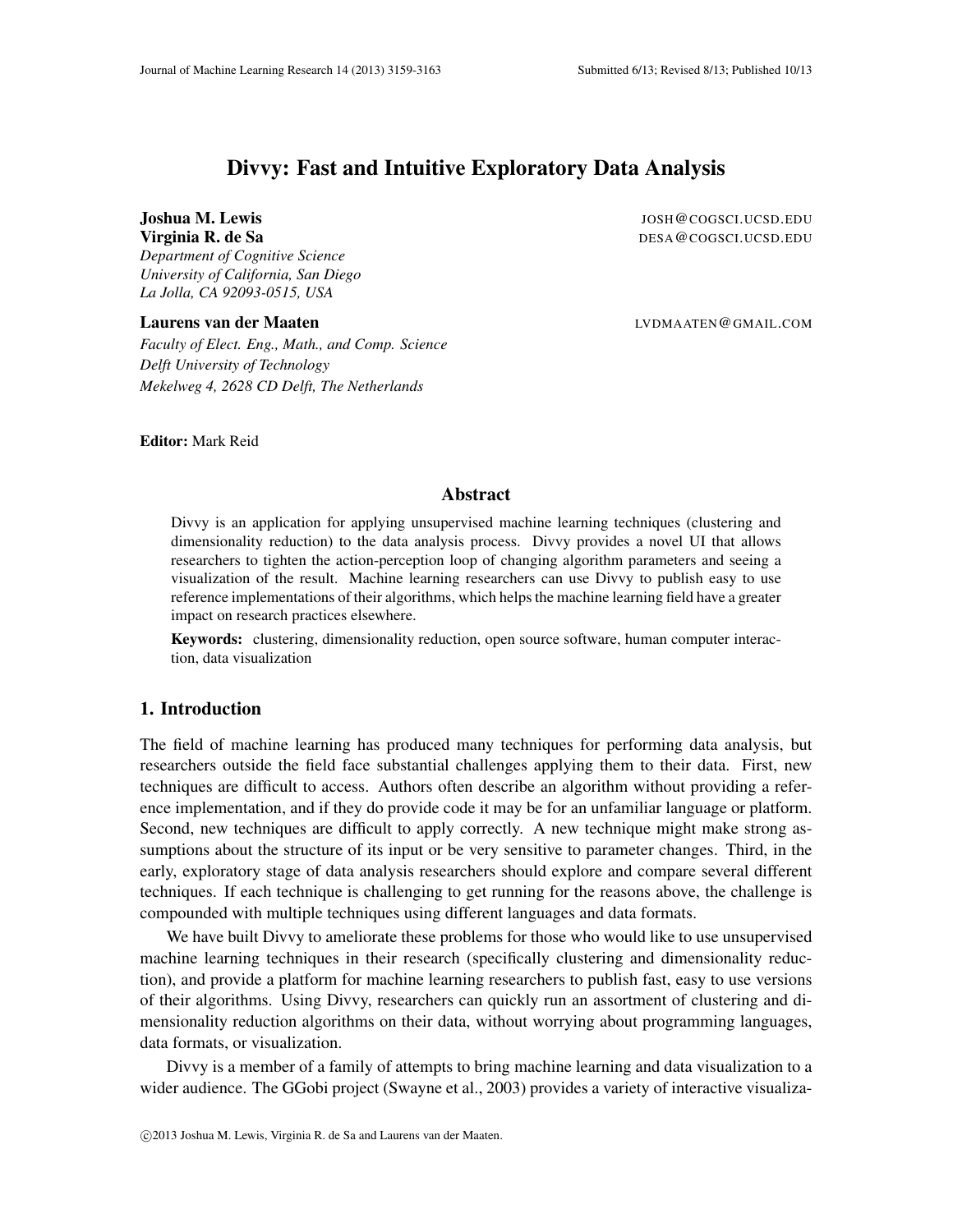tions for high-dimensional data, and includes some lightweight machine learning components such as PCA. The Orange project (University of Ljubljana Bioinformatics Laboratory, 2013) provides a visual programming interface for machine learning techniques in Python. In the commercial sector, Ayasdi, Inc. uses topology to help customers analyze their data intuitively (Ayasdi, Inc., 2013). Divvy's unique focus among these projects is on user experience and extensibility.

For users, Divvy provides a simple, fast interface for doing data analysis. For machine learning researchers, Divvy provides a plugin architecture that lets one release a version of an algorithm complete with custom UI and help resources. By publishing an algorithm on the Divvy platform, machine learning researchers can drastically lower the barriers to entry that data analysts face when attempting to use it. Divvy and all of its included plugins are open source, distributed under the MIT license.

## 2. Interaction

Divvy has three fundamental components to its interface (see Figure 1). In the lower-right corner of the main window (Label 1) is a collection of data sets for the user to analyze. Each data set is associated with one or more data set views, which are visualized in the left hand portion of the interface (Label 2). Finally each data set view is characterized by a combination of four plugins from the top-right panel (Label 3): a dimensionality reduction algorithm, a clustering algorithm, a point visualizer, and a data set visualizer.

Clustering and dimensionality reduction plugins are interfaces to their associated algorithms, currently K-means and single/complete linkage for clustering, and PCA, Isomap (Tenenbaum et al., 2000) and t-SNE (van der Maaten and Hinton, 2008) for dimensionality reduction. Point visualizers render data points in a meaningful way, for example, by rendering images in a data set where points represent images, or rendering type for a linguistic corpus. Data set visualizers render the entire data set, for example as a scatter plot or parallel coordinates plot. Divvy includes an image point visualizer and a scatter plot data set visualizer by default.

As an example, the user in Figure 1 has loaded four data sets into Divvy and selected the faces data set. The user has created three views that represent three distinct perspectives on the data. The top-right view is an Isomap embedding of the data set with an image point visualizer, so the user sees a selection of points rendered as images and positioned in the first two Isomap dimensions. The lower left view is a t-SNE embedding with coloring from K-means clustering rendered as a scatter plot.

In practice a researcher can use these visualizations to evaluate different approaches to dimensionality reduction and clustering. In Figure 1 the user can easily see that Isomap embeds the face images in two dimension more smoothly than t-SNE. The structure of the faces data set is ideal for Isomap, and a researcher can quickly discover that with Divvy.

Users can create as many perspectives on their data as they'd like, grow or shrink them with the slider on the lower-right edge of the screen, and export their preferred views as PNGs. Whenever they change a plugin or plugin parameter, the selected view automatically rerenders with the new setting. In order to make Divvy as responsive as possible, each data set view is sandboxed in its own set of threads (Divvy is task parallel with granularity at the view level). Users can start a long computation in one view while still interacting with other views or data sets. For shorter computations the view changes instantly, giving users immediate visual feedback on the effect of their parameter selections.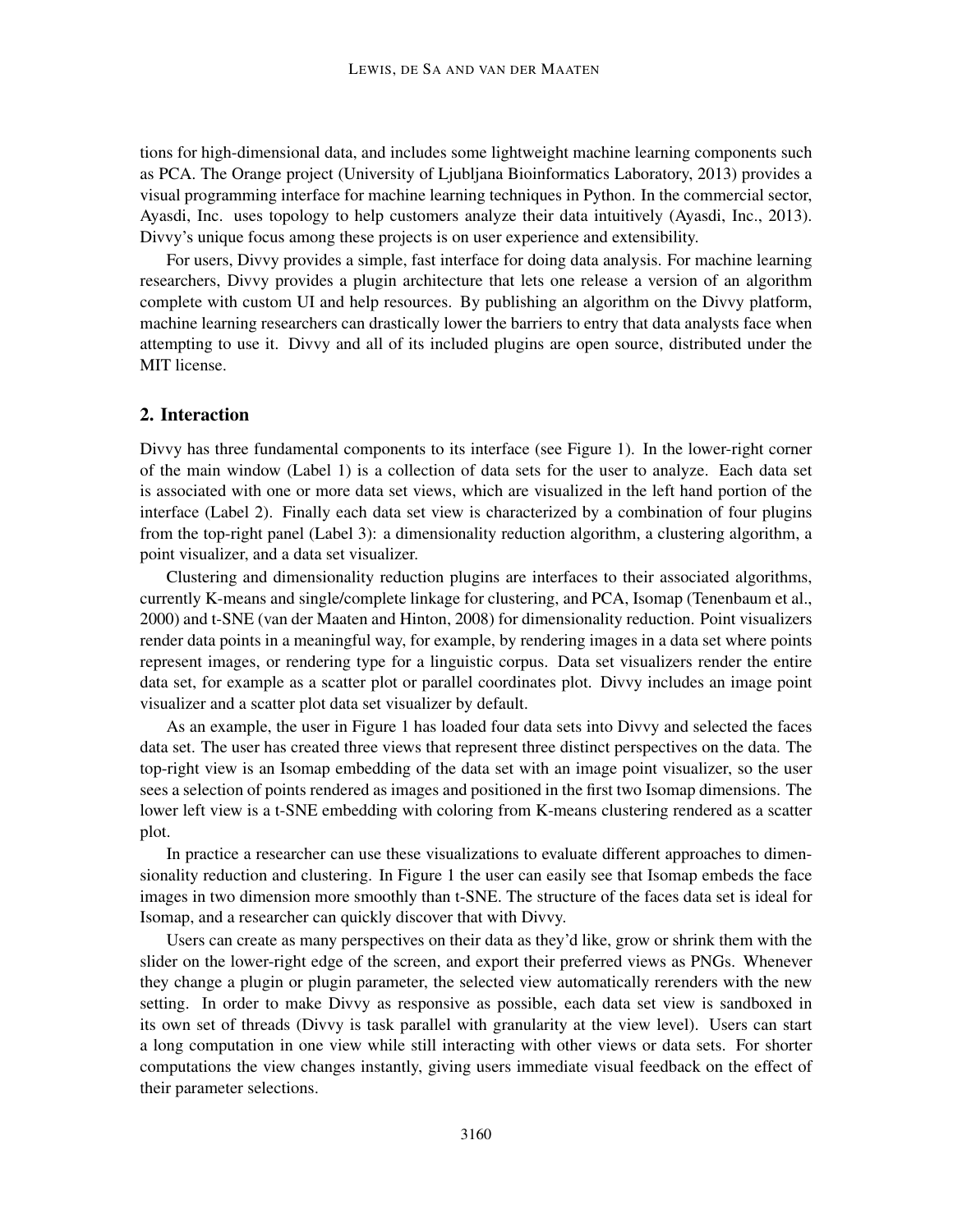

Figure 1: Divvy's UI. (1) The data sets list—data sets the user has loaded appear here with some summary statistics. (2) The data set view palette—data set views are visualizations of data sets using a combination of a dimensionality reduction algorithm, a clustering algorithm, a point visualizer, and a data set visualizer. Each data set can have multiple data set views. (3) Data set view parameters—controls for setting the parameters of the algorithms that compose a particular data set view, for example, the number of clusters for a clustering algorithm.

Our goal with the Divvy UI is to tighten up the action-perception loop in data analysis. As an analogy, baseball players have an excellent idea of how baseballs behave. A baseball's behavior is, of course, governed by the laws of physics and an explicit description of that behavior might be quite complex when spin, deformation, wind and field texture are taken into account. Nevertheless, through extensive experience baseball players acquire an excellent pragmatic understanding of how baseballs behave, an understanding that one might guess is based on an implicit learned model of baseball behavior rather than the explicit model a physicist would give. By giving Divvy users an immediate, tactile experience of algorithmic behavior, we hope they can develop better intuitive models of how algorithms behave and thus make better analysis decisions.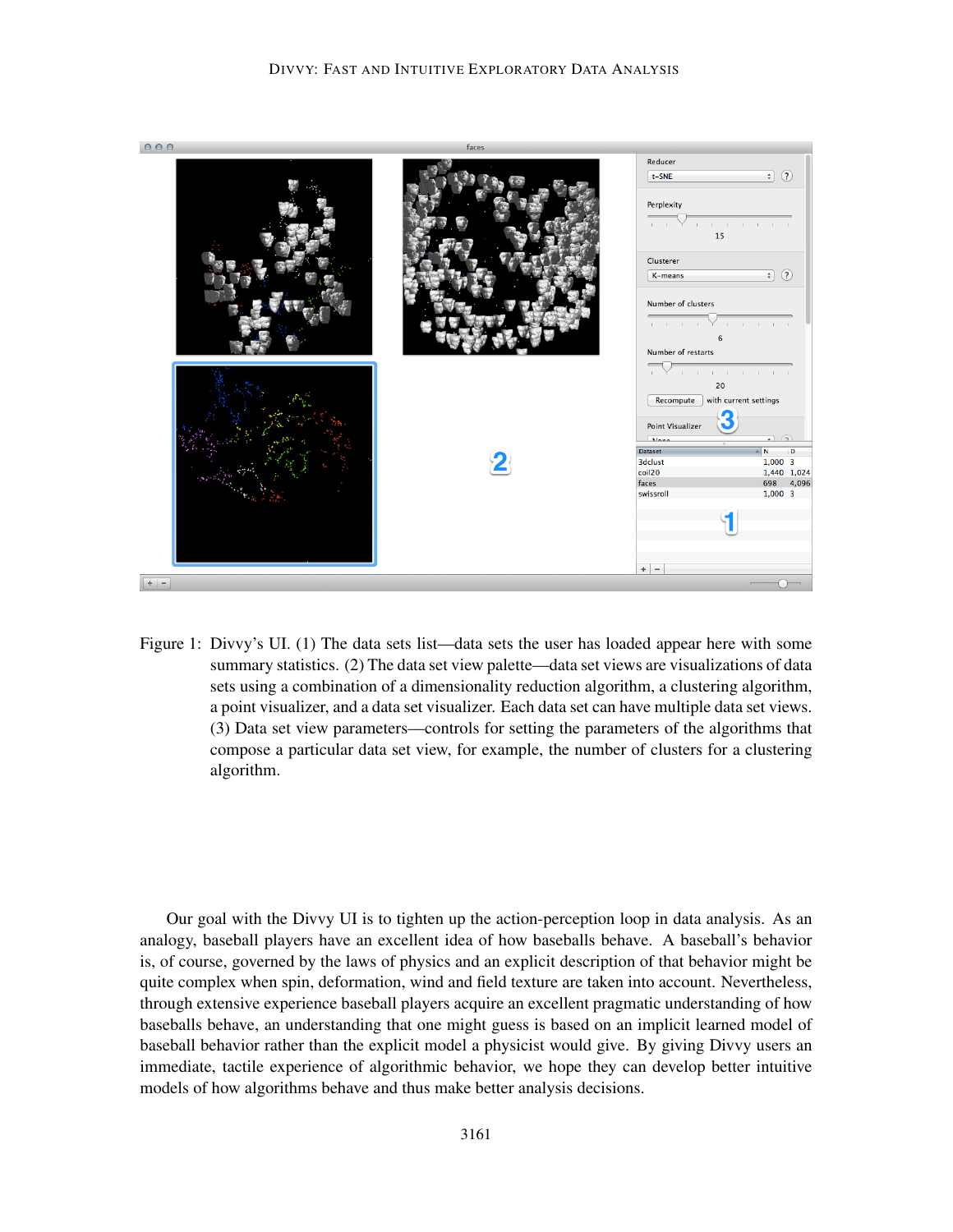# 3. Architecture

The core Divvy application performs no computation. Rather it is a lightweight framework for loading data sets and plugins and then coordinating their interaction. Each plugin is an independent bundle that defines a UI and follows one of four possible input/output protocols: clusterer, reducer, point visualizer and data set visualizer.

While the core Divvy application is Mac OS X specific, each machine learning plugin is just a lightly-wrapped reference implementation of its algorithm in C or  $C++$ .<sup>1</sup> A researcher publishing an algorithm in Divvy's format need only add an OS X UI (and Divvy gives complete freedom as to the details of that UI save a fixed width) to their implementation, which remains completely platform-agnostic. With this bit of work users can drop the algorithm bundle into Divvy and start using the new technique on their existing data sets.

We implemented Divvy on Mac OS X in order to focus on one user experience. While it's of course desirable to have open source software on as many platforms as possible, building the Divvy UI across platforms was outside the scope of our engineering resources.<sup>2</sup>

Divvy can import data from CSV or a simple BIN format, and we have released R to Divvy and MATLAB to Divvy exporters. Data within Divvy can be exported as PNG or CSV as appropriate. Our goal is that Divvy can fit well into diverse analysis workflows.

## 4. Performance

Divvy is both task and data parallel. As mentioned above, each data set view owns a set of threads that compute independently from the UI and those of other views. Within a view each plugin can operate in parallel over its assigned data set. In our lab Divvy can achieve over 2,300% CPU utilization on our hyperthreaded 12-core Mac Pro through a combination of these two forms of parallelization.<sup>3</sup>

The task parallelism is achieved at the application level through the NSOperation framework in Cocoa. Plugin authors get it for free. Data parallelism is the responsibility of plugin authors and should be implemented using the open-source libdispatch library.<sup>4</sup>

### Acknowledgments

We would like to acknowledge support for this project from the National Science Foundation (NSF grant SES-0963071).

#### References

Ayasdi, Inc. Iris: Query-free insight discovery, 2013. URL http://www.ayasdi.com/product/.

<sup>1.</sup> Overall the Divvy codebase is two-thirds Objective-C (interface, plugin wrappers) and one-third C/C++ (algorithms). As algorithms are added, this balance will shift towards platform-independent code. To port Divvy to another platform, one would only need to rewrite the interface code.

<sup>2.</sup> Joshua Lewis wrote the entire Divvy application and bundled plugins save the dimensionality reduction plugins, which were written by Laurens van der Maaten.

<sup>3.</sup> With twelve cores and two threads per core, peak utilization is 2,400%.

<sup>4.</sup> We picked libdispatch because OpenMP has an issue with GCC 4.2/4.3 where starting a parallel section from a thread other than the main thread causes a crash, so we cannot recommend it.